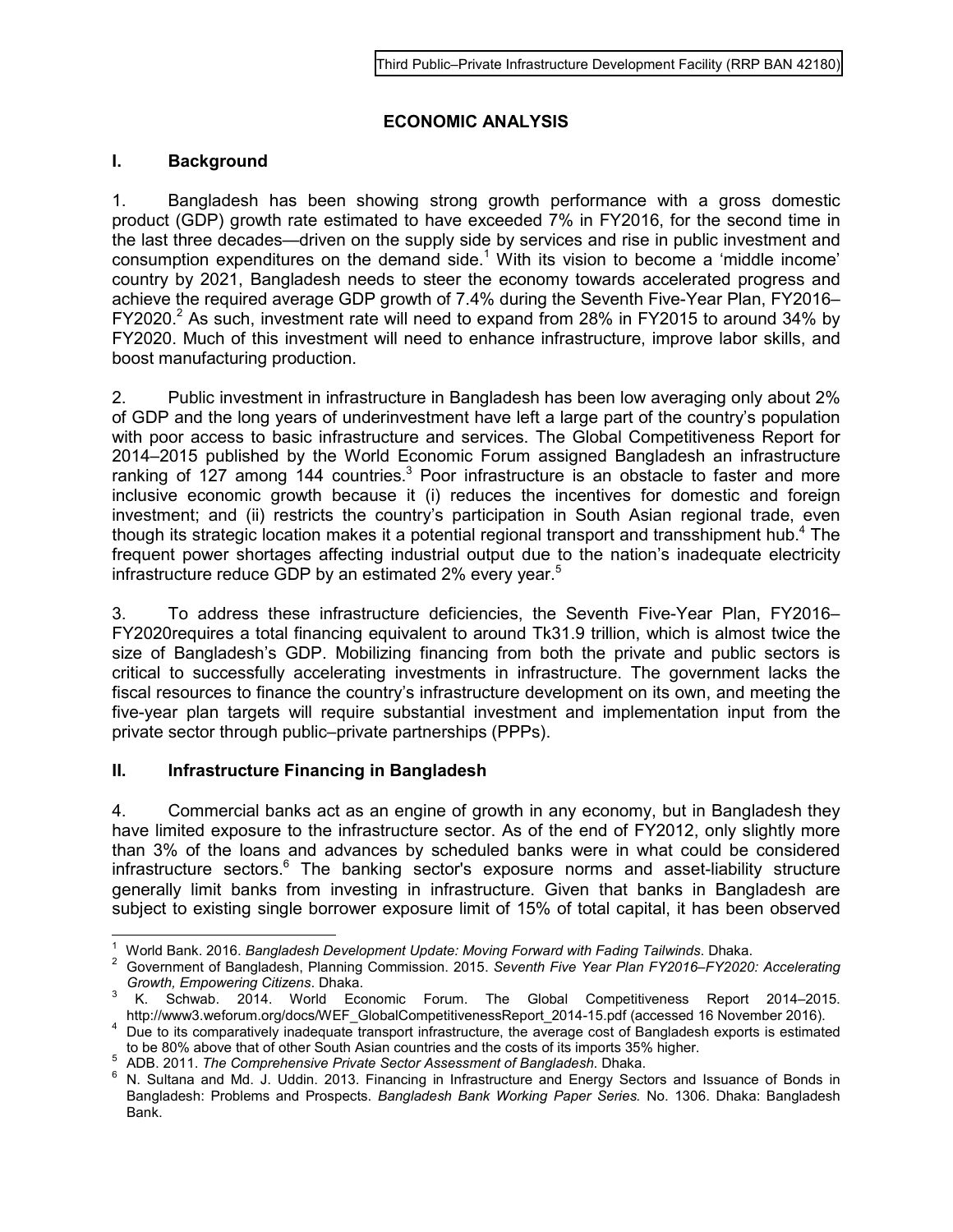that projects above \$70–\$100 million are difficult to finance in the domestic debt market. The average level of investment capacity of a single bank is only around \$20 million, which is too small to finance any large infrastructure or energy sector project. Moreover, commercial banks are largely limited to originating loans with a maximum term of 5–7 years and generally require equity levels of 25%–35%.

## **III. Role of Infrastructure Development Company Limited**

5. The Infrastructure Development Company Limited (IDCOL), a nonbank financial institution established by the government in 1997, plays a strategic role and mitigates risk in infrastructure financing by bridging the financing gap for medium- and large-scale infrastructure development and renewable energy projects. IDCOL has access to long-term funding resources from international financial institutions (such as ADB and World Bank) and provides long-term debt financing to viable privately owned and operated infrastructure projects in a variety of sectors. It also channels grants and concessional loans to reduce the cost of renewable energy infrastructure projects to develop off-grid electrification in rural areas.

6. IDCOL mainly funds greenfield projects that are implemented by the private sector or through PPPs. The projects must meet eligibility criteria, including requirements that they align with government priorities, are economically and financially viable, and undergo environmental and social assessments. IDCOL approves loans only on a limited recourse basis but has extended full recourse-based financing for renewable energy projects with a high developmental impact, such as its solar home systems (SHS) program. IDCOL has a separate credit policy and detailed strategy guidelines for loan appraisals and approvals. IDCOL can extend credit facilities only to a local corporate entity under the company's investment guidelines. In cases where foreign sponsors seek credit facilities from IDCOL, they must form a local project company. IDCOL's loan application and review process is detailed and comprehensive. It includes the preparation of an economic analysis for each subproject to be eligible for funding under the ADB facility. Only those with an economic internal rate of return (EIRR) of at least 12% are considered eligible for funding by ADB.

#### **IV. Financing Medium- and Large-Scale Infrastructure Projects through Public‒ Private Partnership**

7. Based on the indicative list provided by IDCOL to the Asian Development Bank (ADB) of potential medium- and large-sized infrastructure subprojects to receive funding under ADB's Third Public–Private Infrastructure Development Facility, many are in the energy, road, and port sectors. These are sectors that have been prioritized by the government for funding through the PPP modality. The PPP program is part of the government's effort under its Vision 2021 to ensure more rapid and inclusive growth and the delivery of high-quality public services in a fiscally sustainable manner. $7$ 

8. The proposed ADB facility aims to spur investment, economic growth, employment, and financial sector development. Private sector investors will have access to an ADB credit line through IDCOL to finance infrastructure. This financing is intended in turn to (i) contribute to an enhanced investment climate, and support further investment and South Asian regional

 $\overline{a}$ 7 Government of the People's Republic of Bangladesh. Perspective Plan of Bangladesh 2010–2021: Making Vision 2021 A Reality.

http://bangladesh.gov.bd/sites/default/files/files/bangladesh.gov.bd/page/6dca6a2a\_9857\_4656\_bce6\_139584b7f1 60/Perspective-Plan-of-Bangladesh.pdf (accessed 16 November 2016).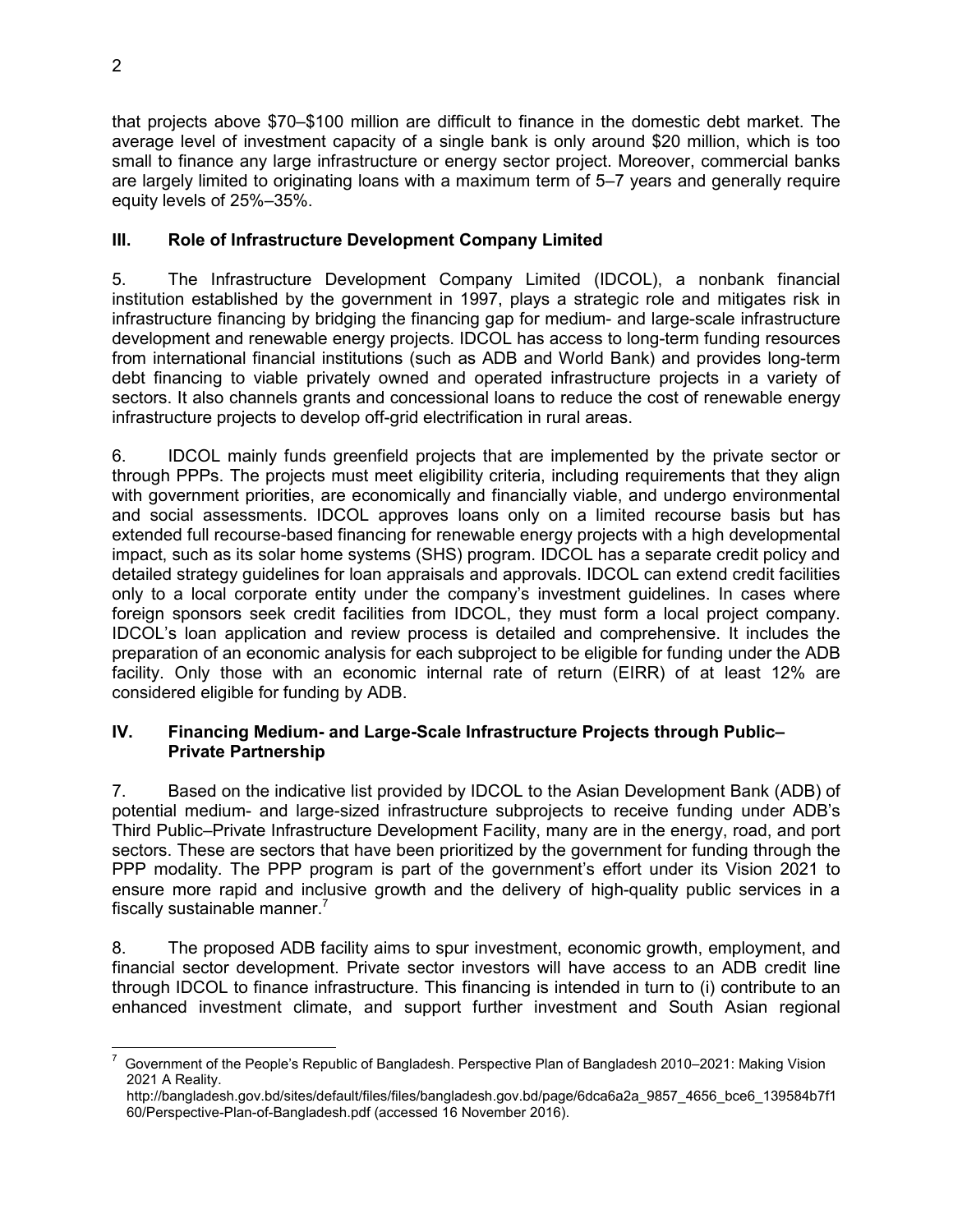integration; (ii) increase industrial output by improving the supply of power and access to markets; (iii) enhance economic activity and thereby increase employment; and (iv) create a better environment for expanding project finance activities in Bangladesh by catalyzing more private sector investment and strengthening the finance sector.

## **V. Financing Renewable Energy Facilities**

9. About 60% of urban households in Bangladesh have an electricity connection, compared with 33% in rural areas. About 69% of enterprises in rural areas report no access to electricity at all, and those that are connected suffer frequent power outages and surges and the significant costs that result.<sup>8</sup> Only 2% of the 3 million rural enterprises own a generator. Meanwhile, rising per capita consumption is increasing the country's overall electricity supply shortage growing at 10%–12% a year, based on estimates by the Bangladesh Power Development Board (BPDB).

10. Chronic power shortages and the peak power supply deficit force consumers and businesses who have diesel-powered electricity generators to use them, driving up their energy supply costs and creating additional greenhouse gas emissions.

11. The government aims to increase diversification in the country's fuel mix. By 2030, it hopes to reduce the share of coal to 50.0% from 2.5% in 2013, reduce the share of gas from 64.5% to 25.9%, and increase the share of renewable energy to 25.0% from 2.3%. It plans to increase financing for renewable energy projects to provide power to rural and off-grid populations and mitigate climate change risks. ADB's proposed Third Public–Private Infrastructure Development Facility will help reduce fossil fuel consumption and emissions by financing the provision of power from renewable sources to rural and off-grid rural households and enabling them to replace their kerosene lamps with electric ones. This will also raise the economic productivity of rural beneficiaries.

# **VI. Sample of Economic and Financially Viable Infrastructure Projects Funded by ADB**

12. **Bibiyana II Gas Power Project.** In June 2015, ADB, International Finance Corporation, and the Islamic Development Bank signed loan documents for providing a \$210 million financing to Summit Bibiyana II Power Company Limited (SBIIPCL) for the design, engineering, construction, and operation of two 341 megawatt (MW) combined cycle gas-fired power plants in Sylhet., in the district of Habiganj. ADB cofinanced the loan for up to \$75 million for a tenor of 14 years. The project aims to alleviate power shortages and help the government meet its goals of expanding the country's installed generation capacity to 20,000 MW and providing electricity to an additional 3 million consumers by  $2020.<sup>9</sup>$ 

13. Based on economic analysis conducted for the project, the base case EIRR was estimated at 18%, i.e. exceeding the real social discount rate of 12% and, therefore, considered as economically viable. Reductions in unplanned power interruptions will benefit the Bangladesh economy—the industry sector losses attributable to unplanned electric power interruptions average \$0.83 per kilowatt-hour. Also, utilizing indigenous natural gas from close and directly connected gas field in operation, the project was one of the least costly and highly efficient

 $\overline{a}$ 8 World Bank. 2009. Policy Research Working Paper 4859. *Welfare Impacts on Rural Electrification*. Washington, DC. Available at http://library1.nida.ac.th/worldbankf/fulltext/wps04859.pdf

<sup>9</sup> ADB. 2014. *Report and Recommendation of the President to the Board of Directors: Proposed Loan to the Government of the People's Republic of Bangladesh for the Summit Bibiyana II Power Company Limited Bibiyana II Gas Power Project.* Manila.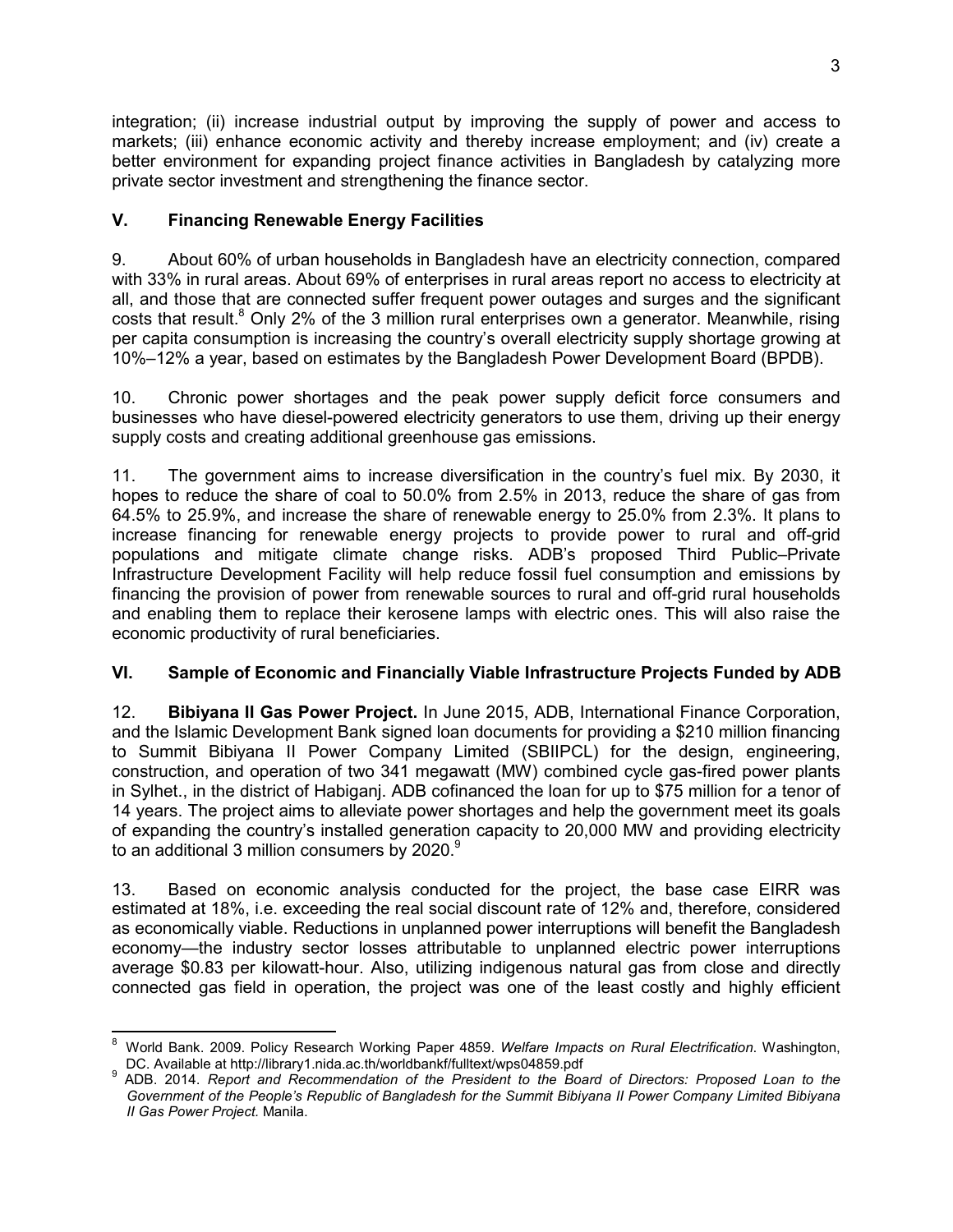options for additional power generation in Bangladesh.<sup>10</sup>

14. **Meghnaghat Power Project.** The Meghnaghat Power Project, partly funded by IDCOL, involved the construction and operation of a 450 MW combined-cycle gas-fired power plant in southeast Dhaka. In 2000, ADB approved (i) a direct loan of \$50 million and a complementary financing scheme loan of \$20 million to Meghnaghat Power Limited (MPL) for the project as part of a nonsovereign operation; and (ii) a political risk guarantee of \$70 million for the project.<sup>11</sup> Several financial institutions and commercial banks cofinanced the project. IDCOL provided in parallel with ADB a \$80 million loan to MPL for the project. At the time, this was the largest loan ever provided by a Bangladesh financial institution. The project was developed under a buildown-operate model with an implementation agreement between the government and MPL, and a power purchase agreement with the BPDB for all the electricity generated to be delivered to the BPDB grid for 22 years on a take-or-pay basis.

15. The project was constructed at a cost of \$289.6 million, or about \$10 million below the initial estimate at loan appraisal. However, based on an ADB project performance evaluation report (PPER) at completion, the project cost was lower than what was estimated by almost 2% due to unused contingencies and savings in project implementation and management costs that resulted from efficient and transparent international bidding.<sup>12</sup> The PPER reported that the dispatch factors were lower than the original estimates, which did not consider seasonal factors, and that this meant that energy charges were also lower than the original projections. Due to overestimates of the dispatch factors, gas take-or-pay charges were higher than the original projections. However, the PPER determined that these charges did not affect Meghnaghat Power's financial results, since they were passed through and reflected in the supplemental charge component of tariffs.

16. Since the Meghnaghat power plant's operations in November 2002, the Government was purchasing electricity from the plant at a price below 2 cents per unit. However, with the unforeseen steep increases in the values of energy in the international markets over the next 8 years, the recalculated EIRR in the PPER of 14% was therefore significantly lower than the loan appraisal estimate of 27% but remained above the accepted threshold of  $12\%$ .<sup>13</sup>

17. **Bangabandhu Jamuna Multipurpose Bridge Project.** Opened in June 1998, the Bangabandhu or commonly called the "Jamuna Bridge" is the longest bridge in Bangladesh and the fifth longest in South Asia. It provides a strategic link between the eastern and western parts of the country. The bridge was constructed at a cost of \$962 million. ADB, together with the World Bank, and the Japan International Cooperation Agency provided equal 22% shares in the financing and the government provided the remaining 34%.<sup>14</sup>

18. ADB noted in its completion report in 2000 that the bridge had lifted 1 million people out of poverty and significantly reduced transport costs and resulted in a marked improvement of trade flows.<sup>15</sup> The project had also bought about noticeable in the country's northwest region by

j <sup>10</sup> ADB's Private Sector Operations Department undertook an internal economic analysis of the proposed project in 2014.

<sup>11</sup> ADB. 2008. *Extended Annual Review Report: Loans and Political Risk Guarantee for the Meghnaghat Power Project in Bangladesh*. Manila.

<sup>12</sup> ADB. 2009. *Performance Evaluation Report: Meghnaghat Power Project to the Government of the People's Republic of Bangladesh*. Manila.

<sup>13</sup> ADB. 2009. *Performance Evaluation Report: Meghnaghat Power Project in Bangladesh.* Manila.

<sup>14</sup> ADB. 1996. *Report and Recommendation of the President to the Board of Directors: Proposed Loans to the People's Republic of Bangladesh for the Jamuna Bridge Access Roads Project.* Manila.

<sup>15</sup> ADB. 2000. *Completion Report: Jamuna Bridge Project in Bangladesh*. Manila.